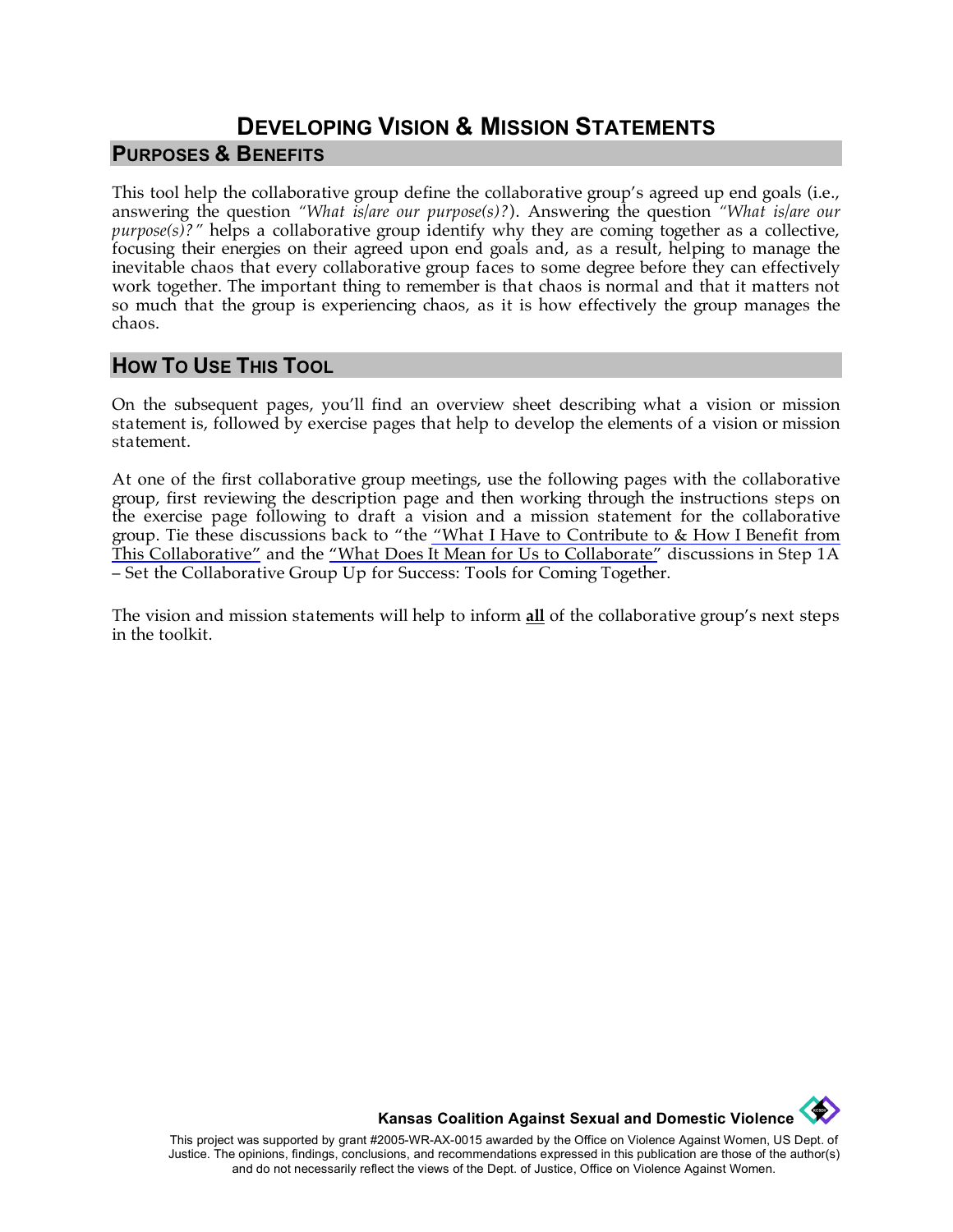## **VISION STATEMENT**

A vision statement helps the collaborative group relate to the impact it will have if it succeeds in achieving its potential.

#### **Vision Statement Examples**

- *"All people in Kansas will have safe and healthy relationships in their homes, schools, workplaces and communities, free of sexual and domestic violence."*
- *"That all seniors in Kansas have access to quality health care."*
- *"That Kansas will be the #1 State in which to raise a child in 20 years."*

# **Vision Statements**

- Tell the collaborative group's "Ideal Hope"—the way it "ought" to be, both:
	- o for the collaborative group
- o for those served
- Attract commitment
- Energize people
- Create meaning in group member's lives
- Establish a standard of excellence
- Bridge the present and the future
- Show that different collaborative groups and organizations can have the same vision

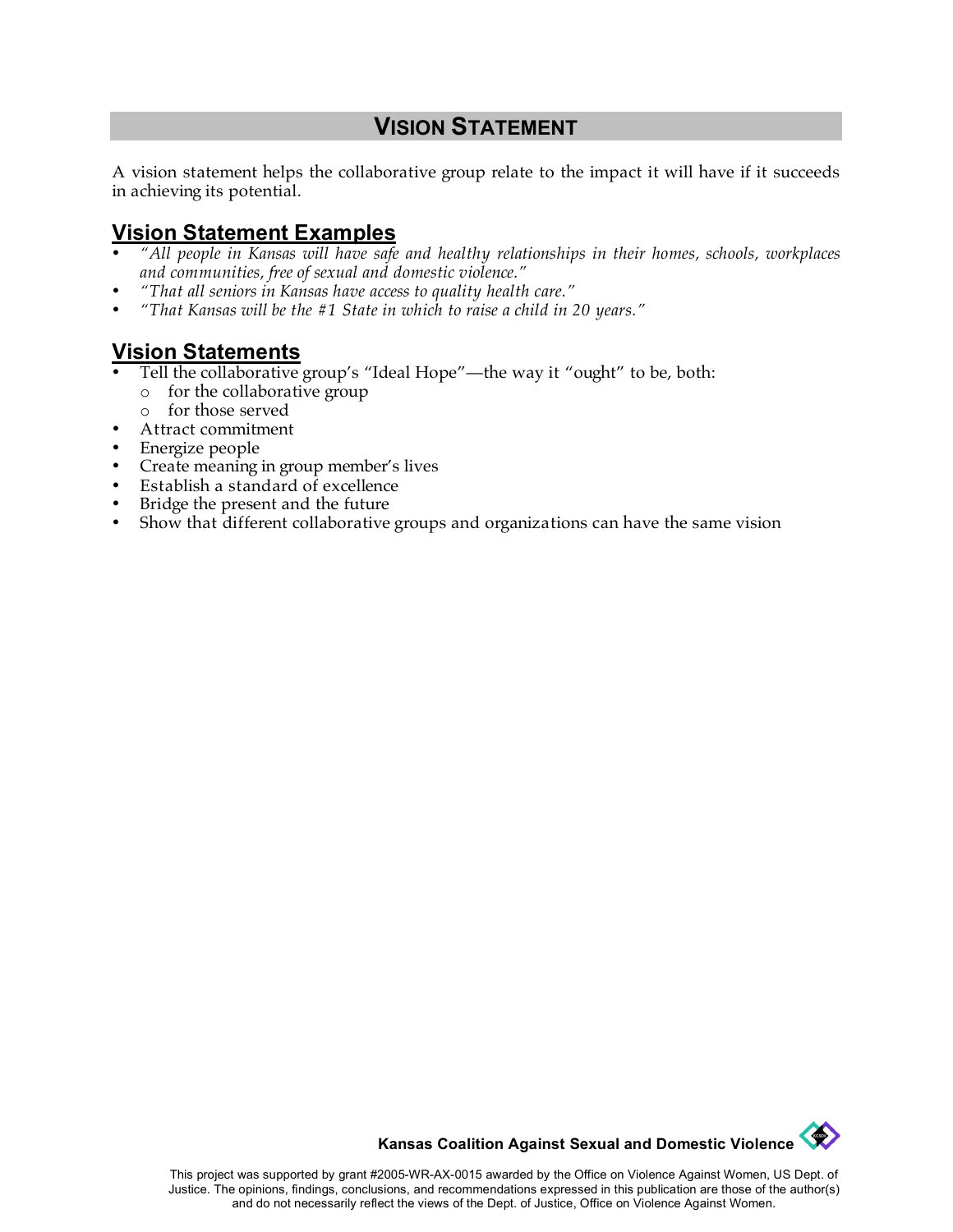## **VISION STATEMENT EXERCISE**

## **Step 1:**

Each person individually take a few minutes to think about the answer to the question listed below. Write that answer down on this sheet:

**"If our success could be guaranteed, what would be the end result of our efforts?"** 

## **Step 2:**

After writing your answer, discuss your ideal OUTCOMES as a full group. Have someone record the answers on a flip chart.

Please take about 10-15 minutes to do this exercise and don't forget to designate a recorder!

## **Step 3 (if needed):**

Get a commitment from small sub-group (no more than 2-4 people) to develop a draft vision statement from the information generated for review at a later time by the full group.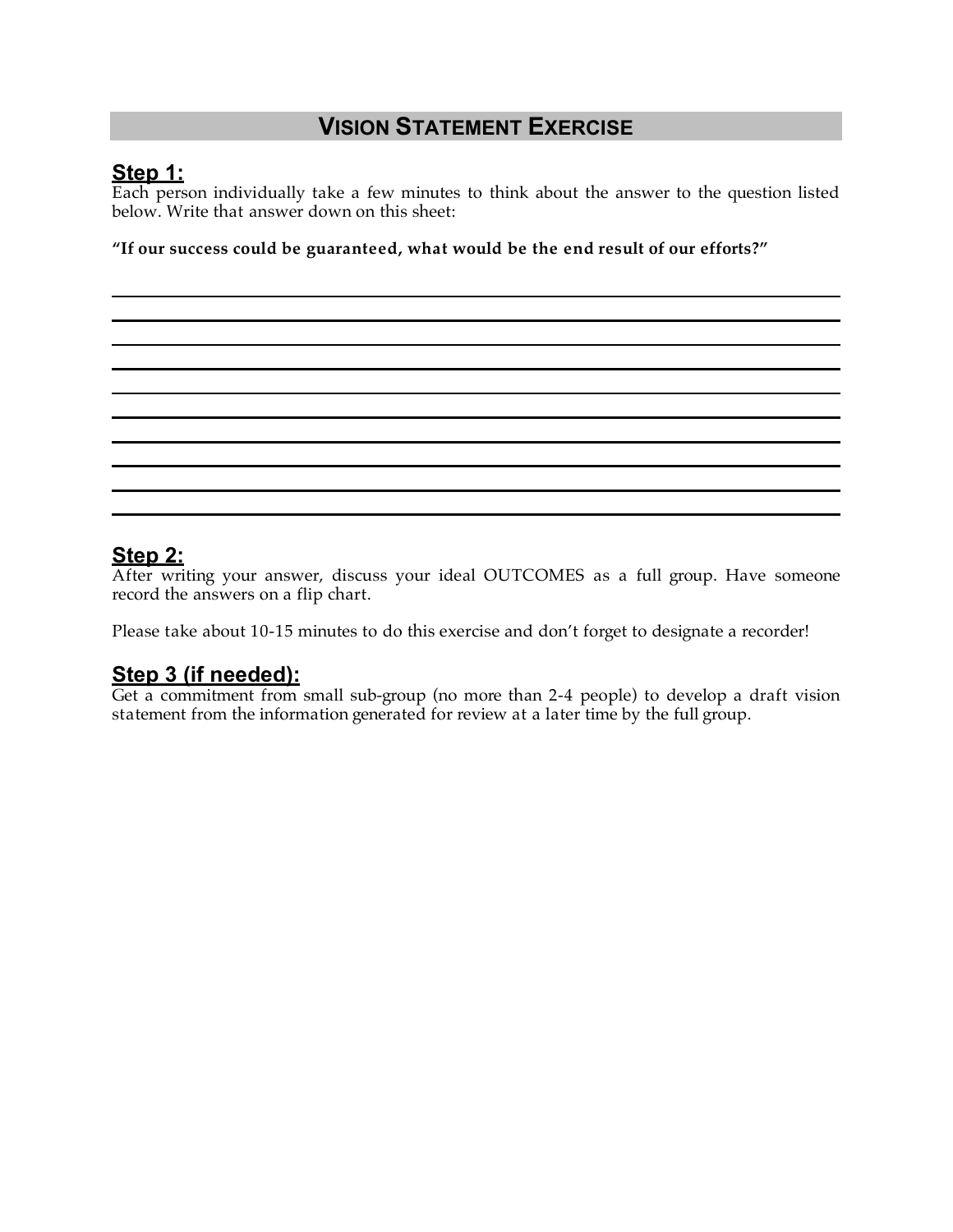## **MISSION STATEMENT**

A mission statement defines the collaborative group's purpose according to what it will do and why, as well as who will be served.

The purpose of a collaborative group's mission statement is to relate:

- WHAT is going to be done
- WHY it is done
- WHO is going to be served

#### **Mission Statement Examples**

- *"We will promote the primary prevention of sexual and domestic violence through education, collaboration and action for all people and communities throughout Kansas."*
- *"To increase the physical activity levels of high school students in Kansas in order for them to develop a lifetime commitment to exercising on a regular basis, thereby preventing premature death and disability."*
- *"The Kansas Health Foundation is dedicated to improving the health of all Kansans."*

#### **Mission Statements**

- Relate to the collaborative group's special task or purpose
- Should be no more than a paragraph—the shorter the better
- Are a useful tool to measure potential new directions against—"Is this in keeping with our mission?"
- Show that different collaborative groups and organizations may have the same/similar mission statements